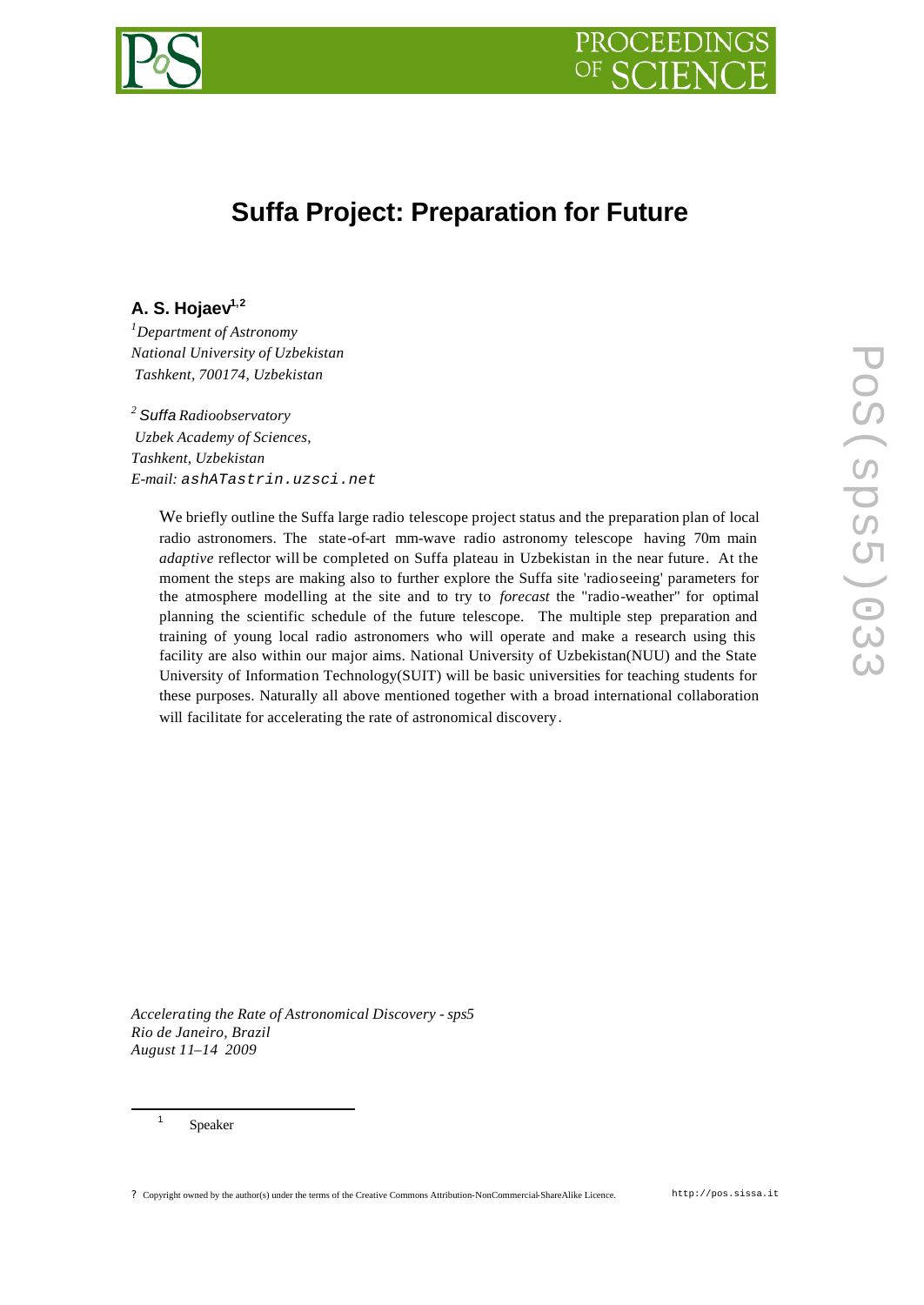## **1.Introducing Remarks**

The accelerating of astronomy development in the last decades and consequently the new fascinating discoveries have made the astronomical research very actual. Especial emphasis are making on space observatories and on more astronomically and physically informative wave ranges such as, particularly, radio and mm-wave astronomy. The projects like ALMA, SKA, VSOP are within the top science projects in the world. One of the largest telescopes for cm-mm wavelengths are completing in Uzbekistan within the frame of Russian-Uzbekistan Intergovernmental Agreement and will be the first facility for radio astronomy in the Central Asia Region in general. In the analytically over-viewing paper [1] this project was evaluated as one of the prominent scientific projects of the future which will have significant contribution for world astronomy of new millennium.

#### **2.Radio Telescope and Radioseeing Projects**

The radio astronomy telescope RT70-Suffa will have the primary reflector with diameter of 70 meters and should be completed in installation on Suffa plateau (not far from Samarqand, Republic of Uzbekistan) at 2350 m altitude (see, e.g., [1], [2], [3]). Initially this project was designed as a basic part of the Earth-Space VLBI system ([2], [3]; URL http://www.asc.rssi.ru/suffa/). Spectral bands of the telescope RT70-Suffa will cover wavelength range 0.8-60 mm.

The *adaptive optics* principle will be used for control the surface of the main mirror which consists of ~1200 trapezoid panels bonded with high precision adaptive system. These panels were made from previously surface-profiled plates using the special technology and have an rms accuracy of 50 microns (m.s.e.). The position of each panel in the parabolic coordinate system will be defined by a measuring device, data from which would be used for calculation of deformation field with consecutive correction of reflecting surface using the special drives [4].

The main purposes of RT70-Suffa will be: i) a fulfilment as ground-based facility the simultaneous observations at centimeter wavelength with space-based radio telescope Radioastron and at millimeter wavelength with space-based radio telescope Millimetron; *at angle resolution 1000 times better than groundbased VLBI existed;* ii)an independent centimeter, millimeter and sub-millimeter observations; iii) an immediate participation in ground-based interferometric campaigns.

The project's layouts have been considerably revised, modernized and updated in order to build up the state-of-art instrument.

Preliminary tests have shown the good seeing conditions of the site for cm-mm range. Averaged annual atmospheric transmission coefficients at zenith were derived as 0.90-0.98 for 3.1 mm and 5.8 mm wavelengths and about 0.60 for 1.36. [5]. Now we are further exploring the Suffa site more deep and to learn the main 'radio astro climate' parameters by means of a new technology ('radio-seeing', radio transparency in different sub-mm, mm and cm bands, PWV, their mutual correlation and correlation with meteorological parameters) for the atmosphere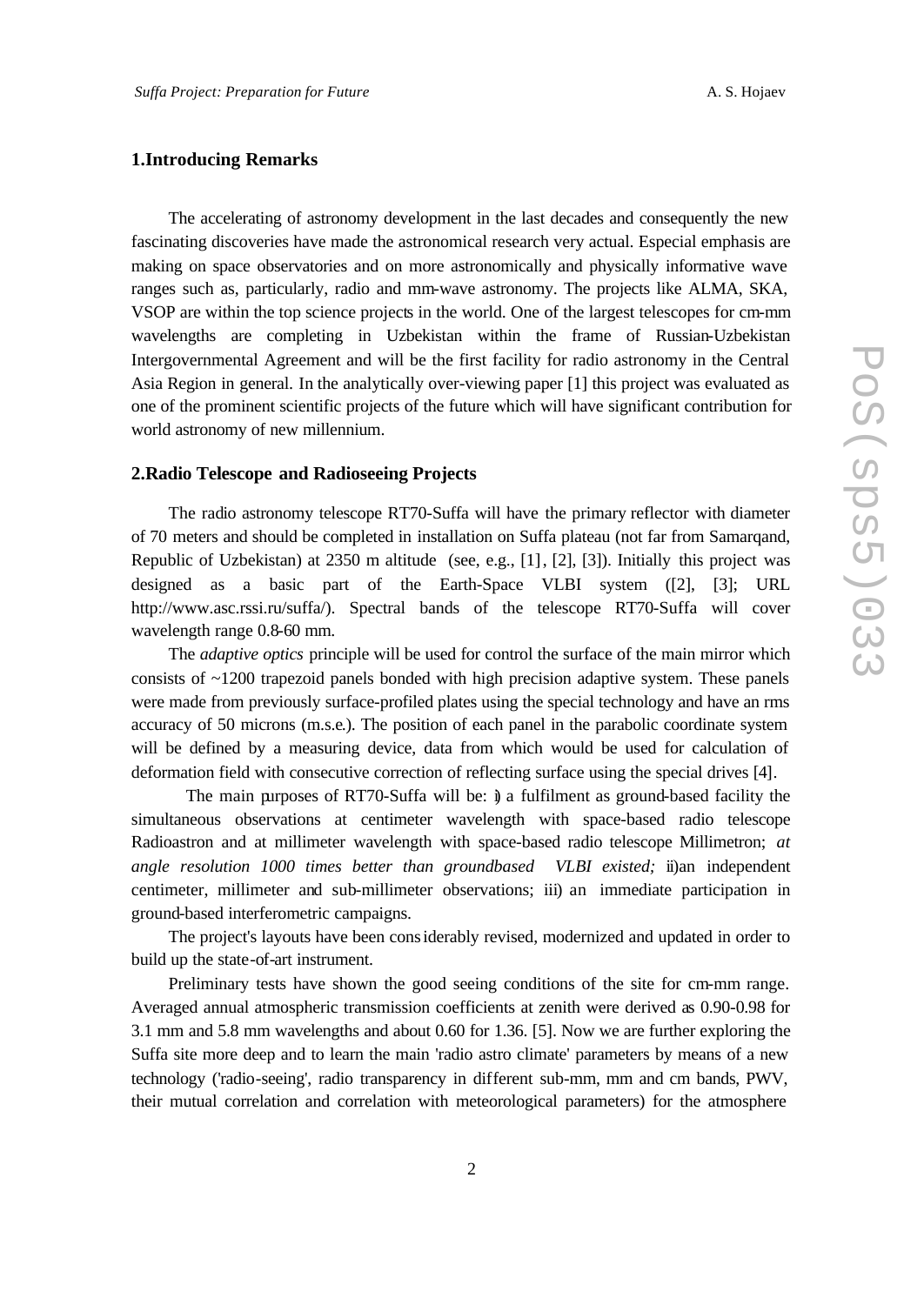modeling at the site and try to **forecast** the "radio-weather" for reliably planning the scientific schedule of the future telescope.

To the moment a few automated meteorological stations were installed on site and are measuring the main atmospheric parameters in the real time manner. We widely have discussed with foreign radio astronomers on possibilities to land used radiometers for our measurements and prospects are not so bad. What is more one radiometric facility are preparing for such measurements in Russia and should be shifted to Suffa this year. However it would be the best case if one of the 183 GHz radiometers used to check atmospheric conditions at ALMA site could be used in our measurements too since this instrument was successfully used at Chanjanator and might be as etalon for checking sites for mm-wave astronomy. The comparison of data obtained by the same instrument and processed by the same software procedure will permit us to make more correct analysis and modeling.

#### **3.On Preparation of Local Radio Astronomers**

As we mentioned before there are no radio telescopes in the whole Central Asia area beside the creating RT-70 Suffa facility. Therefore though Uzbekistan has a great traditions and rich heritage in astronomy this experience was in the optical and a bit in the infrared astronomy only. This means we did not carry out the research in the field of radio astronomy and have not any experience in this field. It is clear that the use of such large modern telescope will require sufficiently prepared personnel. Thus the preparation and training of young local radio astronomers and the technical staff who will operate and make a research using this facility are also within our most priority aims.

Obviously the human power development should be started much earlier before the starting of telescope operation itself. For this purpose we propose and develop the multi level educational and training program which contain the teaching and training students step by step beginning from undergraduate (bachelor) level to graduate (master) one and postgraduate probation and study. All these levels should include the practice and training opportunities. National University of Uzbekistan(NUU) and the State University of Information Technology(SUIT) are considering as a basic for teaching students for these purposes.

We started to read lectures on appropriate curricula at Astronomy and Physics Departments of NUU and select students with good capacity and skills. These curricula include Common Radio Astronomy syllabus, Radio Astronomy Detectors and Methods, and will extended to mm-wave Astronomy , Radio Interferometers and other curricula. Further we will do the same at SUIT which has a good rating in IT technologies, technical education especially in radio physics and VHF techniques and engineering. In SUIT the lectures and practice will also cover the technical disciplines and engineering, such as VHF and cryogenic techniques, telescope operation instructions, software and hardware development and operation, etc.

These students will work to measure radioseeing data, take part in completing the instrument and after graduation they would be trained in the radio astronomy centers in Russia , Ukraine and abroad. It would be worse while to visit and teach students at Astro-Space Center of LPI and its bases in Puschino, Kalyazino, Medvezhie Ozera, on other facilities near Moscow, on Simeiz and Evpatoria radio telescopes, then use the possibilities of ASTRON, EVLBI and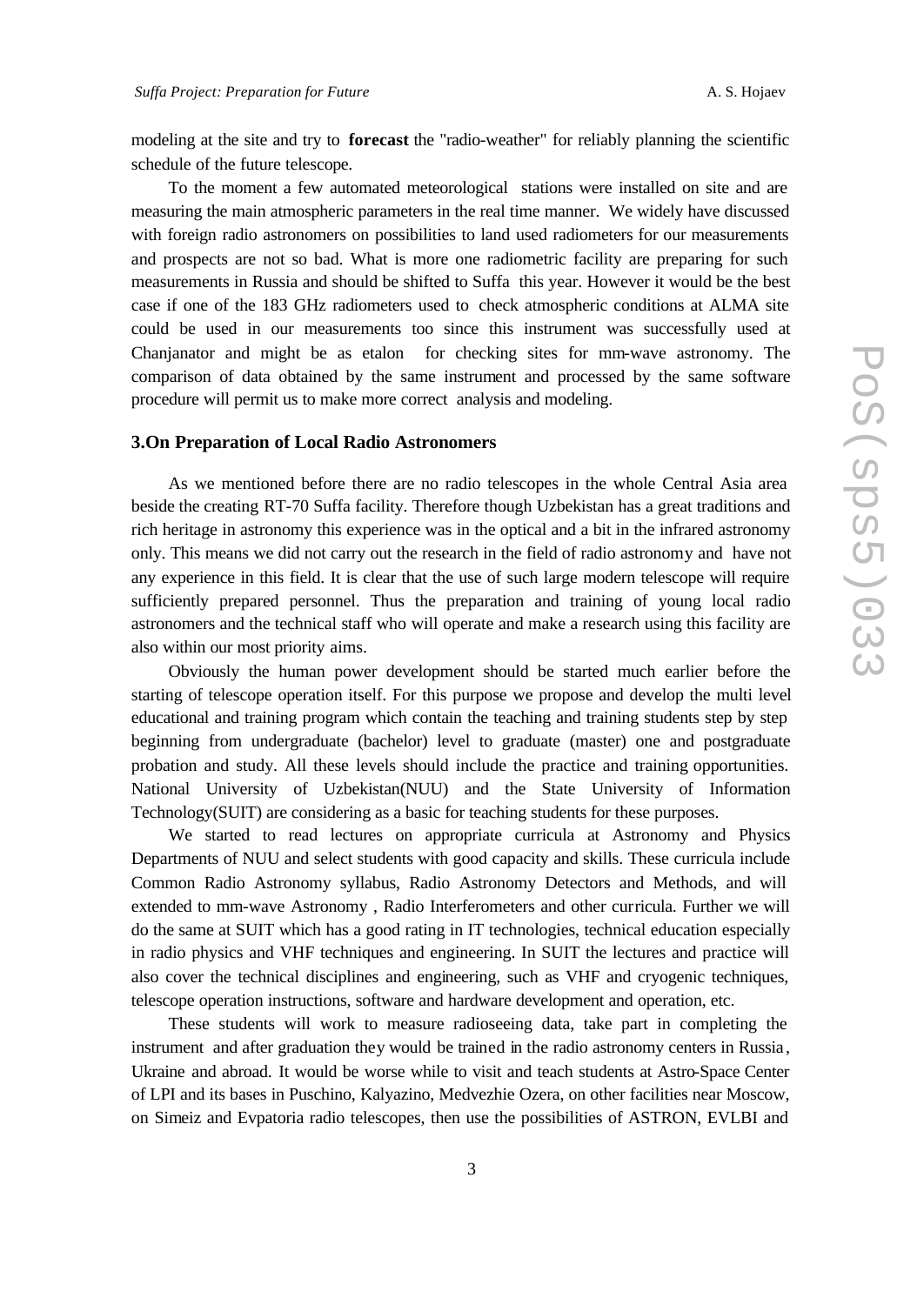other international facilities and institutions. Such multiple step preparation of a personnel for RT70-Suffa could allow us to permanently produce new generation of young radio astronomers and operational engineers for this exciting project.

 At present stage of teaching students in radio astronomy it would be of great importance to arrange some kind of simple training educational radio telescope. Since most curricula covering radio astronomy are teaching by usual lecturing and practical exercises holding in auditorium, for more reliable preparation of practical radio astronomers they should have possibilities to use their knowledge in practice and make all operations in real observations. For example, in case of optical astronomers which are currently preparing in the Departments of Astronomy and Physics at NUU, Samarqand, Karshi, Andijan state universities in Uzbekistan, the students have chances to train on the real telescopes. For this purpose an ensemble of small-class professional and semi-professional telescopes at newly created educational observatories of some universities (for instance, in Samarqand, Andijan), Kitab latitude station and Maidanak observatory might be used. The things are quiet different in case of radio astronomy. As mentioned before the radio astronomy is novel field not only for Uzbekistan but also for whole Central Asia, so there are no experience and technical facilities. Thus the installation of any kind of educational radio telescope is one of the problems to be solve.

At present the computer and multimedia resources are using by us as wide as possible in teaching and practical exercises, including the imitators of radio telescopes and observations on them. Moreover we discussed the item with foreign colleagues, and they were willing to help with the new materials, particularly, provide us with training software on telescope operation, observation and radio data processing procedures. The radio astronomers from ASTRON, NRAO, EVLBI suggested to train students via Internet using on-line mode. Unfortunately the capacity of the Internet connections could not allow us to use on-line resources of radio astronomy training centers worldwide which even could allow to participate in the real observations on existed radio telescopes working in the on-line mode. During the IAU General Assembly in Rio we also widely and intensively discussed possibilities of the international astronomical community in assistance with the training educational radio telescope for us and some progress was made. Surely the significant progress in all these directions should be in near future as well.

## **4.Conlusions**

We briefly described the main features and advantages of the Suffa large mm-wave radio telescope facility project hopefully should be completed in very near future in collaboration Russia with Uzbekistan. As preparation for future use of the instrument in most effective basis we are 1) re-exploring the radioseeing and other local atmosphere parameters affected on propagation and measurements of the radio ways, especially in the millimeter and sub millimeter ranges and 2) teaching the students more deeply in the field of radio astronomy in order to prepare the scientific and technical personnel of the observatory. Undoubtedly, both a new first class major mm-astronomy instrument and effective system of training of young